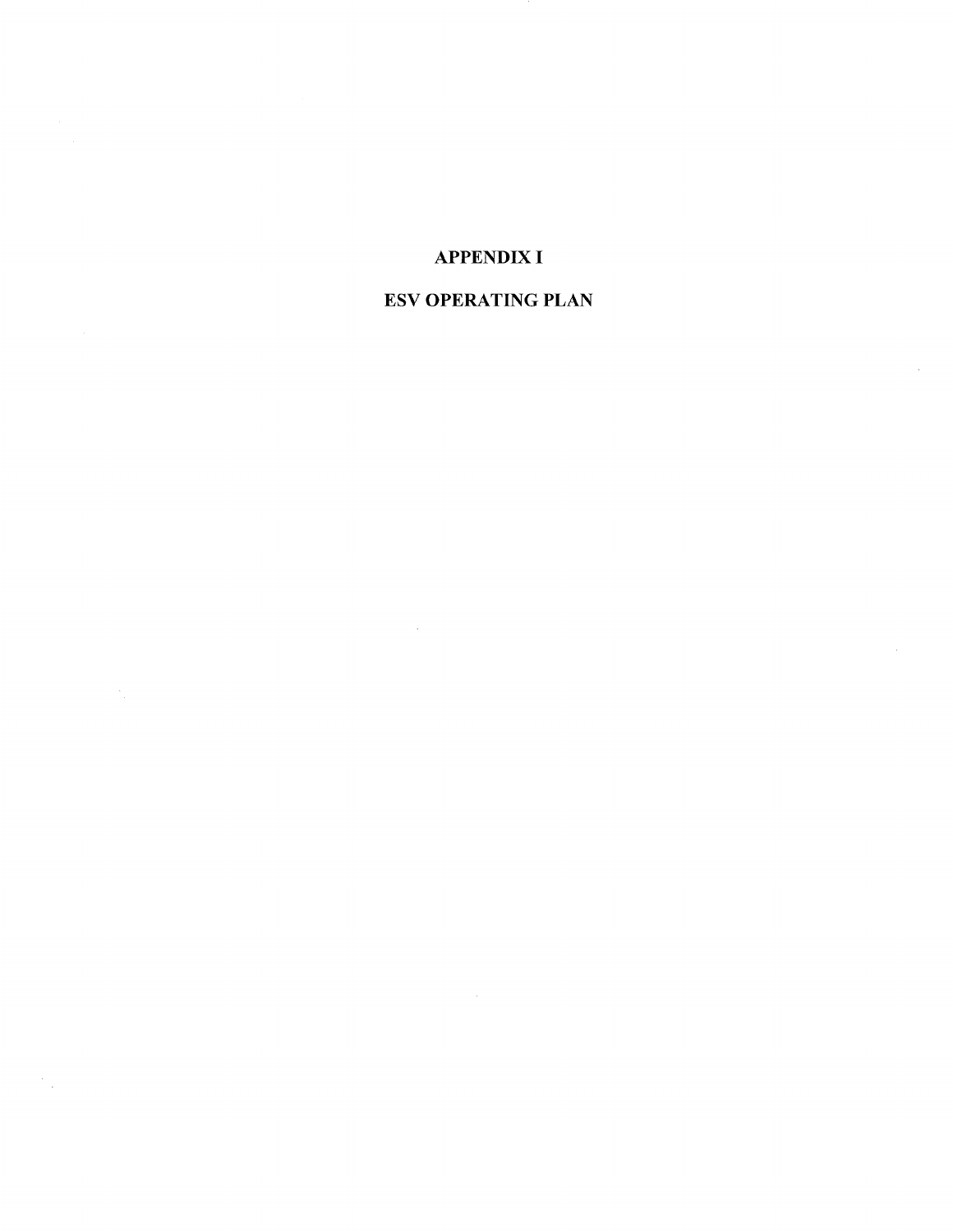# **EMERGENCY SAFETY VENT PLAN**

Prepared for:

Veolia ES Technical Solutions, LLC Sauget, Illinois

Prepared by:

Franklin Engineering Group, Inc. Franklin, Tennessee

**October 2008**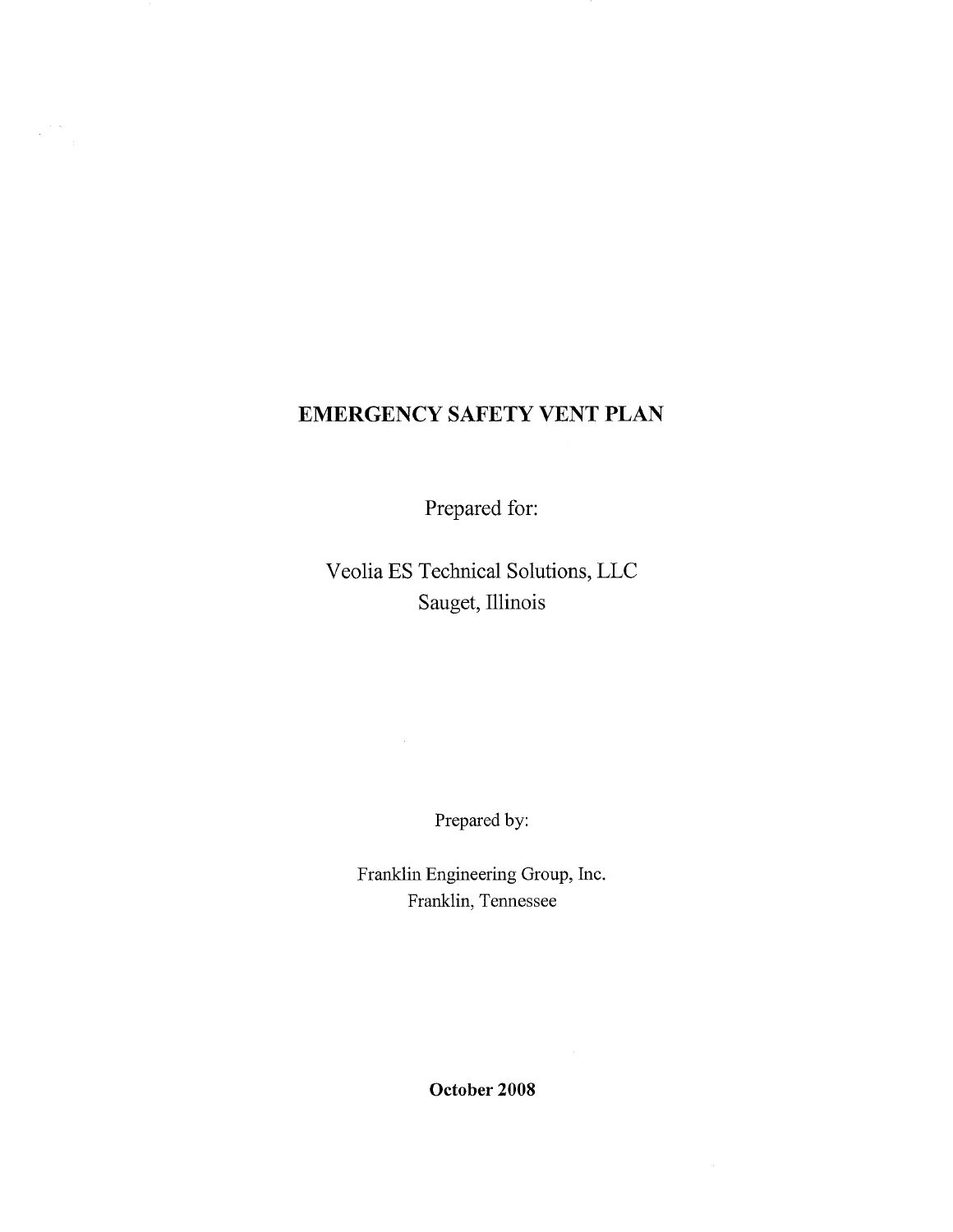## **TABLE OF CONTENTS**

| 1.0 |                                             |                                                       |  |  |  |
|-----|---------------------------------------------|-------------------------------------------------------|--|--|--|
|     | 1.1                                         |                                                       |  |  |  |
|     |                                             | 111                                                   |  |  |  |
|     |                                             | 1.1.2                                                 |  |  |  |
|     | 1.2                                         |                                                       |  |  |  |
| 2.0 | ESV SYSTEM INVESTIGATION, DOCUMENTATION AND |                                                       |  |  |  |
|     |                                             |                                                       |  |  |  |
|     | 2.1                                         |                                                       |  |  |  |
|     | 2.2                                         |                                                       |  |  |  |
|     | 2.3                                         |                                                       |  |  |  |
| 3.0 |                                             |                                                       |  |  |  |
|     | 3.1                                         | STOPPING WASTE FEED AND SHUTTING DOWN THE COMBUSTOR 9 |  |  |  |
|     | 3.2                                         |                                                       |  |  |  |
|     | 3.3                                         | MAINTAINING NEGATIVE COMBUSTION CHAMBER PRESSURE9     |  |  |  |
|     | 3.4                                         |                                                       |  |  |  |
|     | 3.5                                         | DOCUMENTATION OF COMBUSTION CHAMBER PRESSURE AND      |  |  |  |
|     |                                             |                                                       |  |  |  |

 $\hat{\vec{r}}$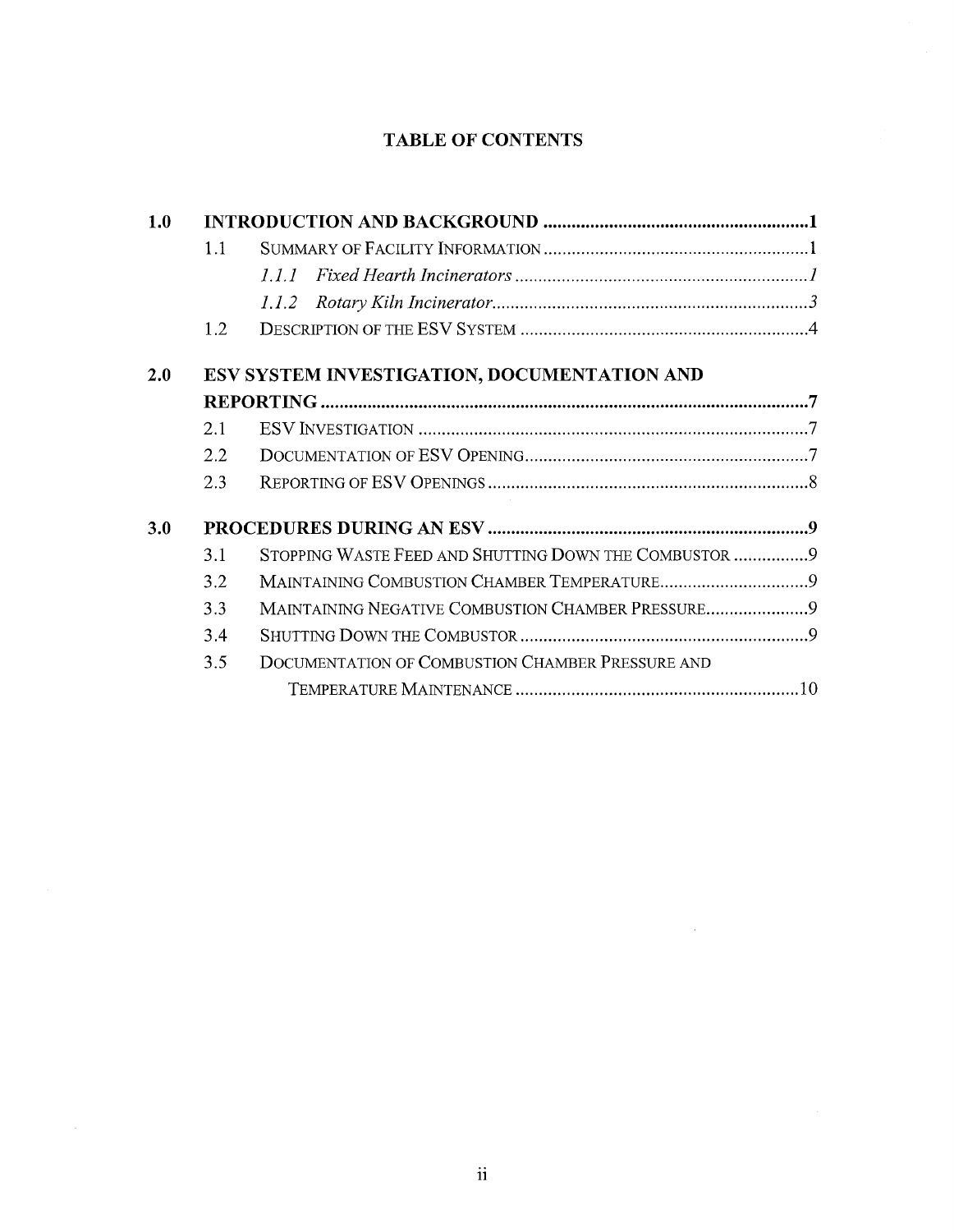### **LIST OF TABLES**

| TABLE 1-1 REGULATORY REQUIREMENTS FOR AN EMERGENCY SAFETY VENT |  |
|----------------------------------------------------------------|--|
| OPERATING PLAN AND CORRESPONDING SECTION THAT ADDRESSES THE    |  |
|                                                                |  |
|                                                                |  |

 $\mathcal{L}^{\text{max}}_{\text{max}}$  and  $\mathcal{L}^{\text{max}}_{\text{max}}$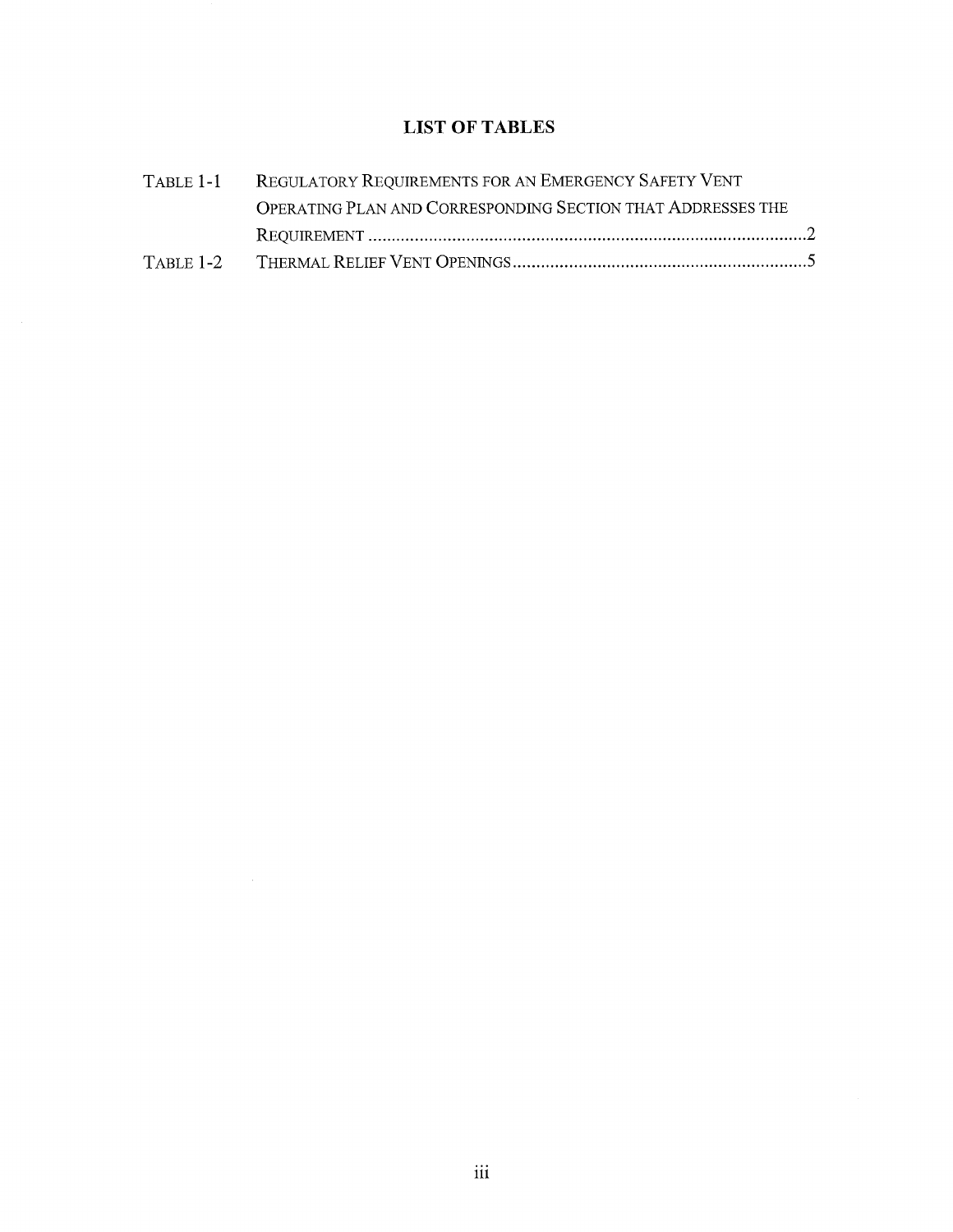#### **1.0 INTRODUCTION AND BACKGROUND**

Veolia ES Technical Solutions, LLC (Veolia) owns and operates two fixed hearth incinerators (Units 2 and 3) and a rotary kiln incinerator (Unit 4) at its facility located in Sauget, Illinois. These incinerators are subject to the National Emissions Standards for Hazardous Air Pollutants (NESHAP) for Hazardous Waste Combustors (HWCs), Code of Federal Regulations (CFR), Part 63, Subpart EEE (§§ 63.1200 to 63.1221). The NESHAP for HWCs specifies emissions standards which reflect emissions performance of maximum achievable control technologies (MACT), and is commonly referred to as the HWC MACT.

Hazardous Waste Combustors are required to have an Emergency Safety Vent Plan and to keep the plan in the operating record. The *Emergency Safety Vent Plan* must follow the requirements described in § 63.1206(c)(4). This *Emergency Safety Vent Plan*  demonstrates Veolia's compliance with these requirements. This plan includes information about the facility as it relates to the Emergency Safety Vent (ESV) systems, and procedures that will be followed during an ESV event. Table 1-1 presents the regulatory references related to the required ESV program and the section of this plan that addresses each specific requirement.

Due to the general applicability of the ESV requirement and the similarity of the incinerator systems, general references to an ESV or incinerator system in this document will imply all three systems. Information that is only applicable to one or two of the three systems will be clearly identified.

#### **1.1 Summary of Facility Information**

Brief summaries which describe the fixed hearth incinerators and the rotary kiln incinerator are presented in this section.

#### *1.1.1 Fixed Hearth Incinerators*

Each of the fixed hearth incinerators includes the following components:

- Feed equipment
- Primary and secondary combustion chambers
- Lime injection system
- Spray dryer absorber (SDA)
- Fabric filter baghouse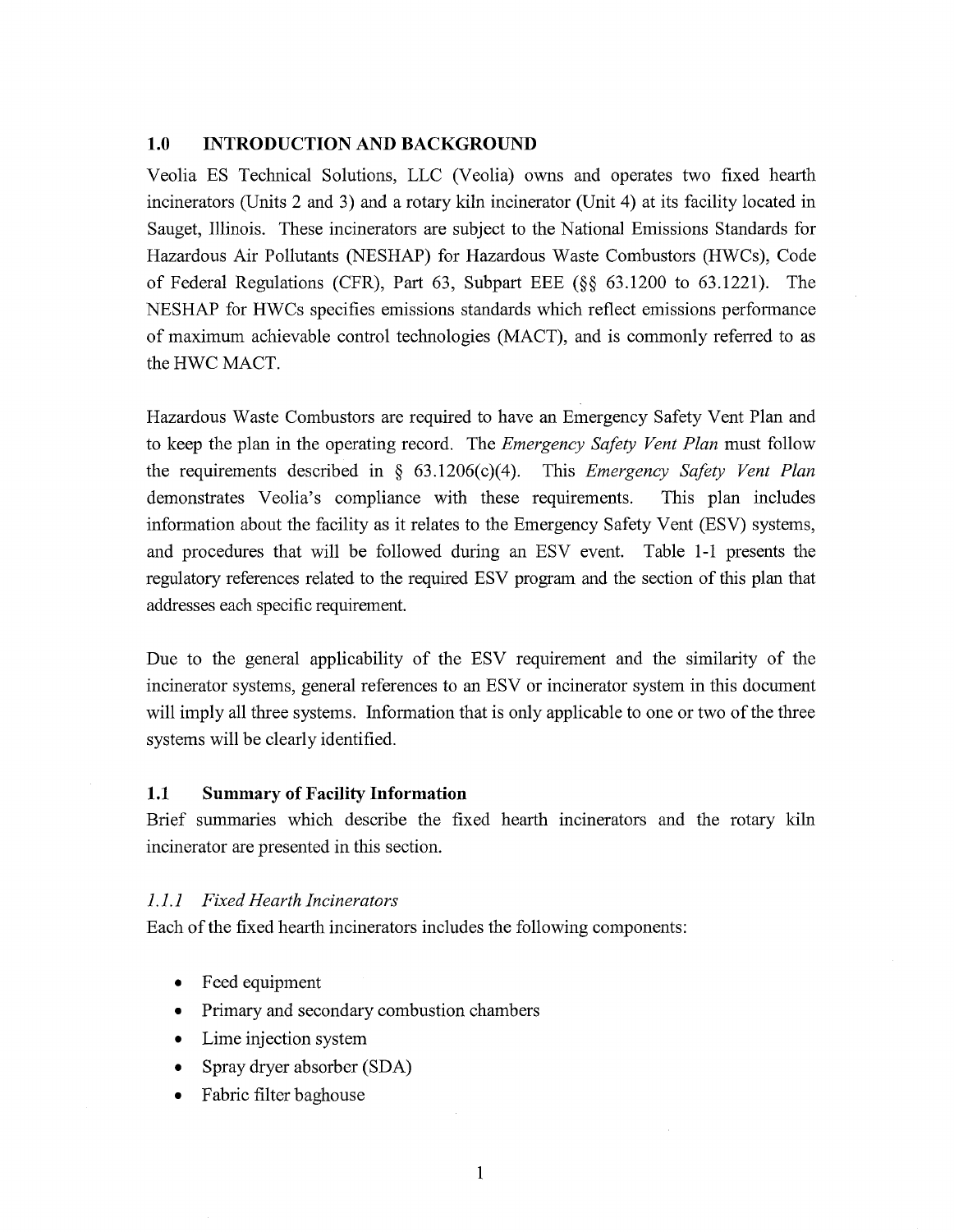## **Table 1-1**

# **Regulatory Requirements for Emergency Safety Vent Operating Plan and Corresponding Section that Addresses the Requirement**

| Regulatory           | Description                                                                                                                                                                                      | <b>Plan Section</b> |  |
|----------------------|--------------------------------------------------------------------------------------------------------------------------------------------------------------------------------------------------|---------------------|--|
| <b>Citation</b>      |                                                                                                                                                                                                  |                     |  |
| 63.1206(c)(4)(i)     | Documentation in operating record of an ESV<br>opening while hazardous waste remains in the<br>combustion chamber:<br>(1) Record if ESV by-passed APCS<br>(2) Determine if operation remained in | Section 2.2         |  |
|                      | compliance considering the emissions during<br>the ESV                                                                                                                                           |                     |  |
| 63.1206(c)(4)(ii)(B) | Information documenting effectiveness of plan's<br>procedures to maintain combustion chamber<br>temperature and pressure, as is reasonably feasible                                              | Section 3.5         |  |
| 63.1206(c)(4)(ii)(B) | Detailed procedures for rapidly stopping waste feed                                                                                                                                              | Section 3.1         |  |
| 63.1206(c)(4)(ii)(B) | Detailed procedures for shutting down the<br>combustor                                                                                                                                           | Section 3.4         |  |
| 63.1206(c)(4)(ii)(B) | Detailed procedures for maintaining temperature in<br>combustion chamber                                                                                                                         | Section 3.2         |  |
| 63.1206(c)(4)(ii)(B) | Detailed procedures for maintaining negative<br>pressure in the combustion chamber                                                                                                               | Section 3.3         |  |
| 63.1206(c)(4)(iii)   | Investigation of ESV openings                                                                                                                                                                    | Section 2.1         |  |
| 63.1206(c)(4)(iii)   | Recording of ESV openings                                                                                                                                                                        | Section 2.2         |  |
| 63.1206(c)(4)(iv)    | Reporting of ESV openings                                                                                                                                                                        | Section 2.3         |  |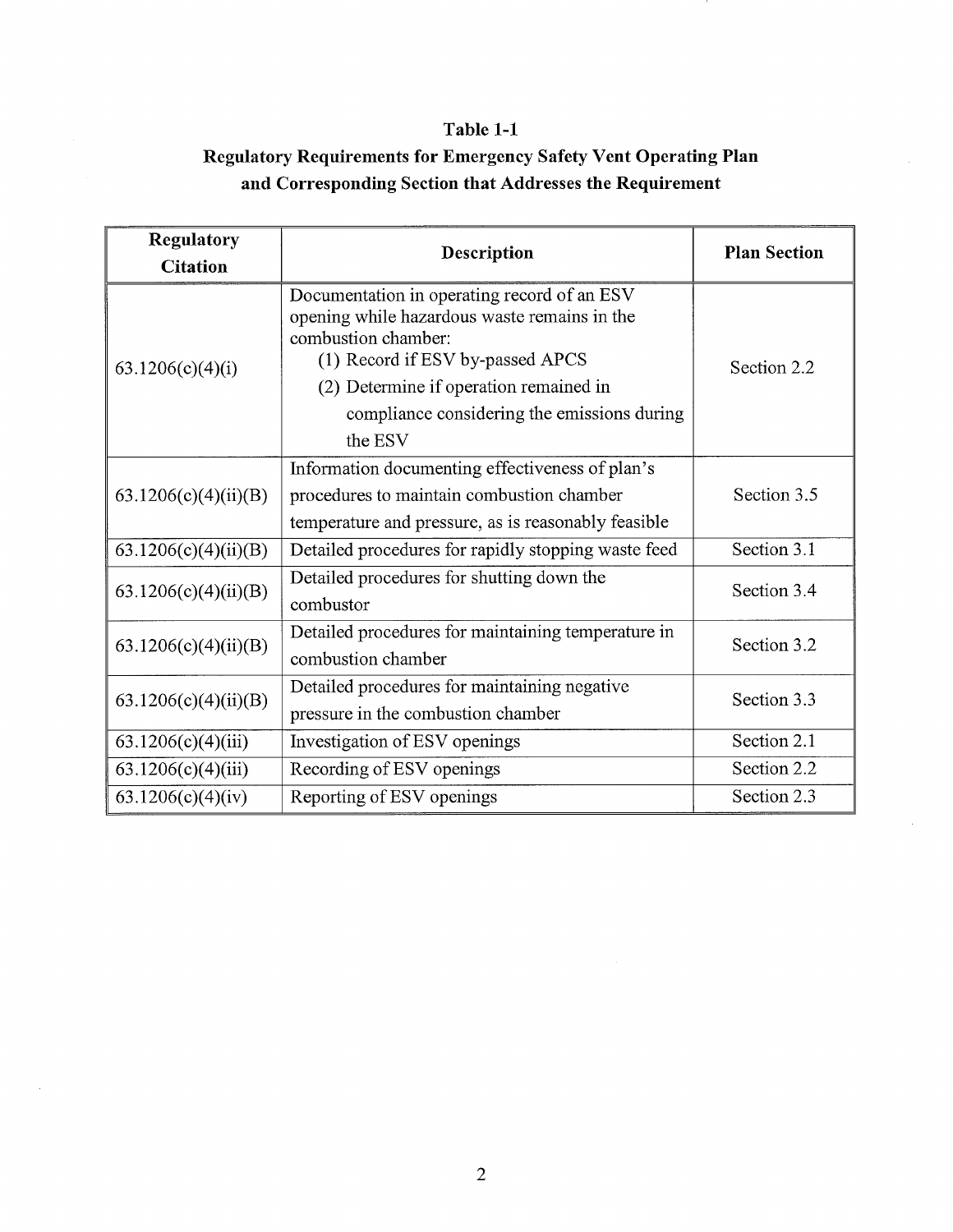- Solids and ash removal systems
- Induced draft (ID) fan and stack
- Instrumentation, controls, and data acquisition systems

Various solid and liquid wastes and gaseous feedstreams are thermally treated in the fixed hearth incinerators. Solid waste is fed to the primary (lower) combustion chamber via a feed conveyor system and pneumatic ram. Liquid waste from tanks and tanker trucks are fed to the primary combustion chamber through two atomized liquid injectors. Liquid waste from containers are fed to the primary combustion chamber through a specialty feed injector. A gaseous feedstream is fed to the Unit 2 primary combustion chamber directly from gas cylinders. Off gases from a hooded feed emission control system and from a waste handling glove box are fed directly to the Unit 3 secondary combustion chamber. Combustion chamber temperatures are maintained using natural gas fired to a dedicated burner in both the primary and secondary chambers.

Combustion gas exits the secondary combustion chamber and enters the SDA, which provides acid gas removal and cooling of the combustion gas. Combustion gas exits the SDA and is distributed to the fabric filter baghouses, which provide particulate matter removal. The induced draft fan, located downstream of the baghouses, moves the combustion gas through the system and exhausts the gas through the main stack.

### *1.1.2 Rotary Kiln Incinerator*

The rotary kiln incinerator includes the following components:

- Waste feed system
- Primary and secondary combustion chambers
- Tempering chamber
- Lime injection system
- Spray dryer absorber
- Carbon injection system
- Fabric filter baghouse
- Solids and ash removal systems
- ID fan and stack
- Instrumentation, controls, and data acquisition systems

Various solid and liquid wastes are thermally treated in the rotary kiln incinerator. Solid wastes are fed to a ram feeder via a clamshell, a drum feed conveyor, and an auxiliary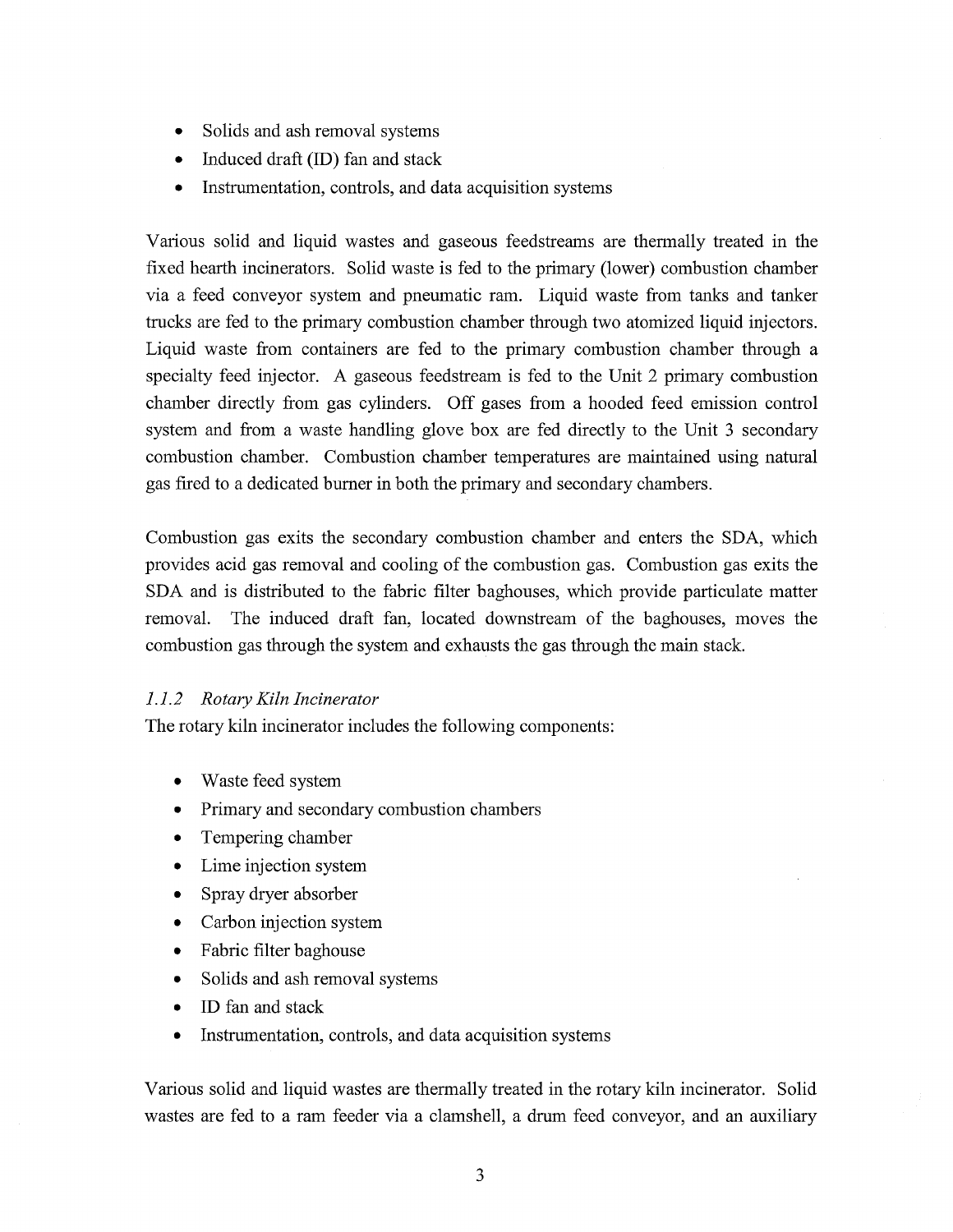feed conveyor. A hydraulic ram pushes the solid waste into the kiln. Liquid waste from tanks and tanker trucks is fed to the primary and secondary combustion chambers through atomized liquid injectors. Combustion chamber temperatures are maintained using natural gas fired to a dedicated burner in both the primary and secondary chambers.

Combustion gas exits the secondary combustion chamber and enters the tempering chamber, which provides cooling of the combustion gases. The combustion gas exits the tempering chamber and is distributed between two identical SDAs, which provide acid gas removal and additional gas cooling. A carbon injection system is utilized for controlling dioxin/furan and mercury emissions. The activated carbon is air injected into the combustion gas immediately downstream of the convergence of combustion gases from the SDAs. From the SDAs, combustion gas is distributed to fabric filter baghouses, which provide particulate matter removal. The ID fan, located downstream of the baghouses, moves the combustion gas through the system and exhausts the gas through the main stack.

#### **1.2 Description of the ESV System**

Each incinerator is equipped with an emergency safety vent (ESV) located at the top of the secondary combustion chamber. This ESV is a refractory-lined emergency thermal relief vent (TRV) which is held in the closed position by a pneumatic cylinder. The control valve in the line supplying air to the cylinder and the cylinder vent valve which opens the TRV are located in the control room for each unit. Valve locks (with keys attached) are utilized to deter indiscriminate operation of these valves. Opening of the T RV allows hot combustion gas to vent from the combustion system during emergency shutdown events. The purpose of the TRV is to protect the downstream APCS from excessive temperature situations.

Conditions which may warrant a TRV opening are summarized in Table 2-1. Typically, alarms and/or interlocks will be triggered prior to these conditions being present. Alarms provide the operator the opportunity to take measures in attempt to restore proper operating conditions. Otherwise, a controlled cutoff of the waste feeds, an AWFCO, or an emergency shutdown may occur prior to opening the TRV. If hazardous waste is being fed at the time the TRV is opened, the TRV position transmitter will detect the TRV opening and trigger an AWFCO.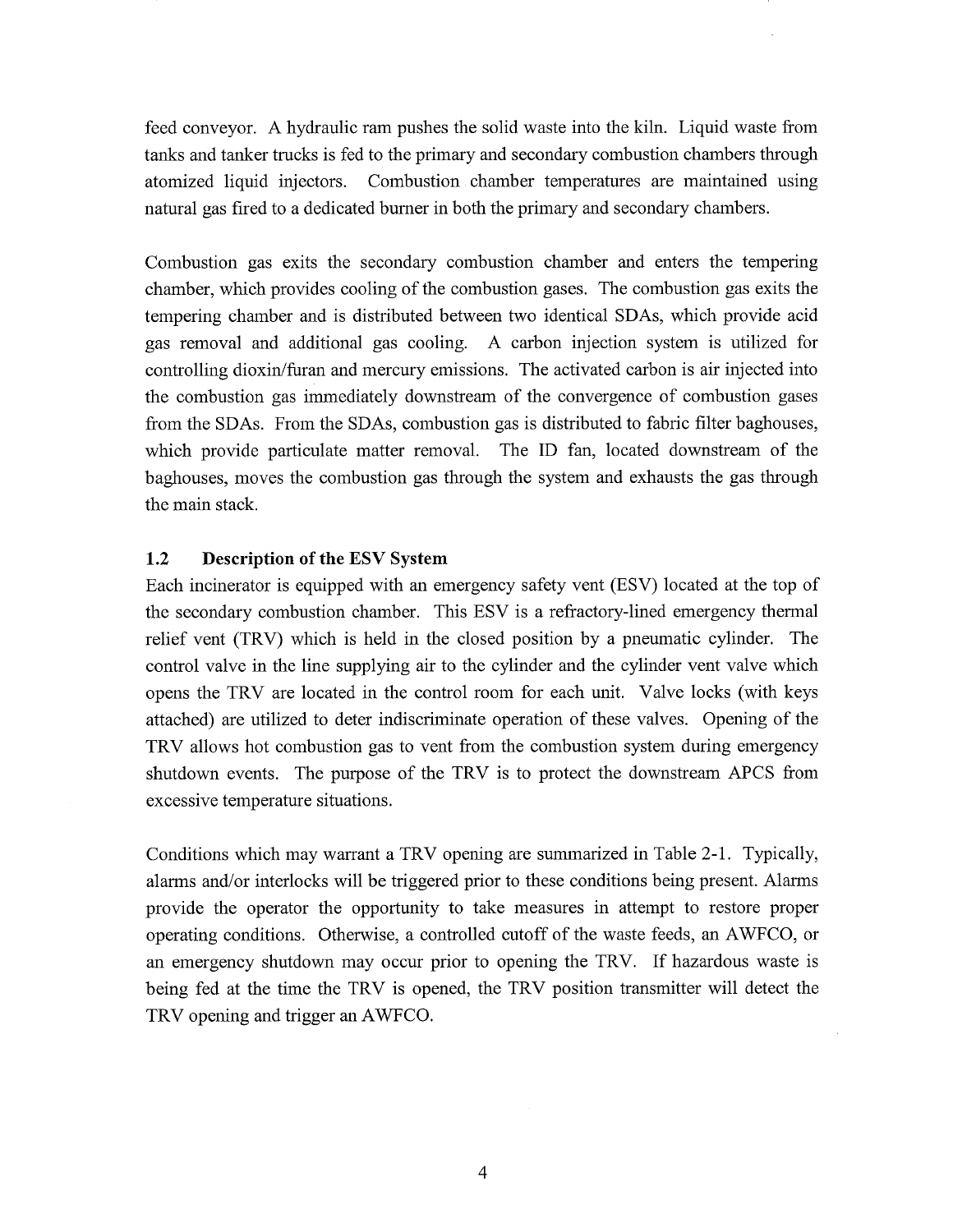| Table 1-2                           |  |  |  |  |  |
|-------------------------------------|--|--|--|--|--|
| <b>Thermal Relief Vent Openings</b> |  |  |  |  |  |

| <b>Parameter</b>         | Condition <sup>1</sup>                       |
|--------------------------|----------------------------------------------|
| <b>Electrical Supply</b> | Loss of Power                                |
| Air Supply               | Loss of Air Pressure<br>(TRV will fail open) |
| ID Fan                   | Failure/Malfunction                          |
| SDA Exit Gas Temperature | $>$ 500 °F                                   |
| Emergency Shutdown       | Operator's Discretion                        |

<sup>1</sup> The operator is permitted to open the TRV if these conditions are present.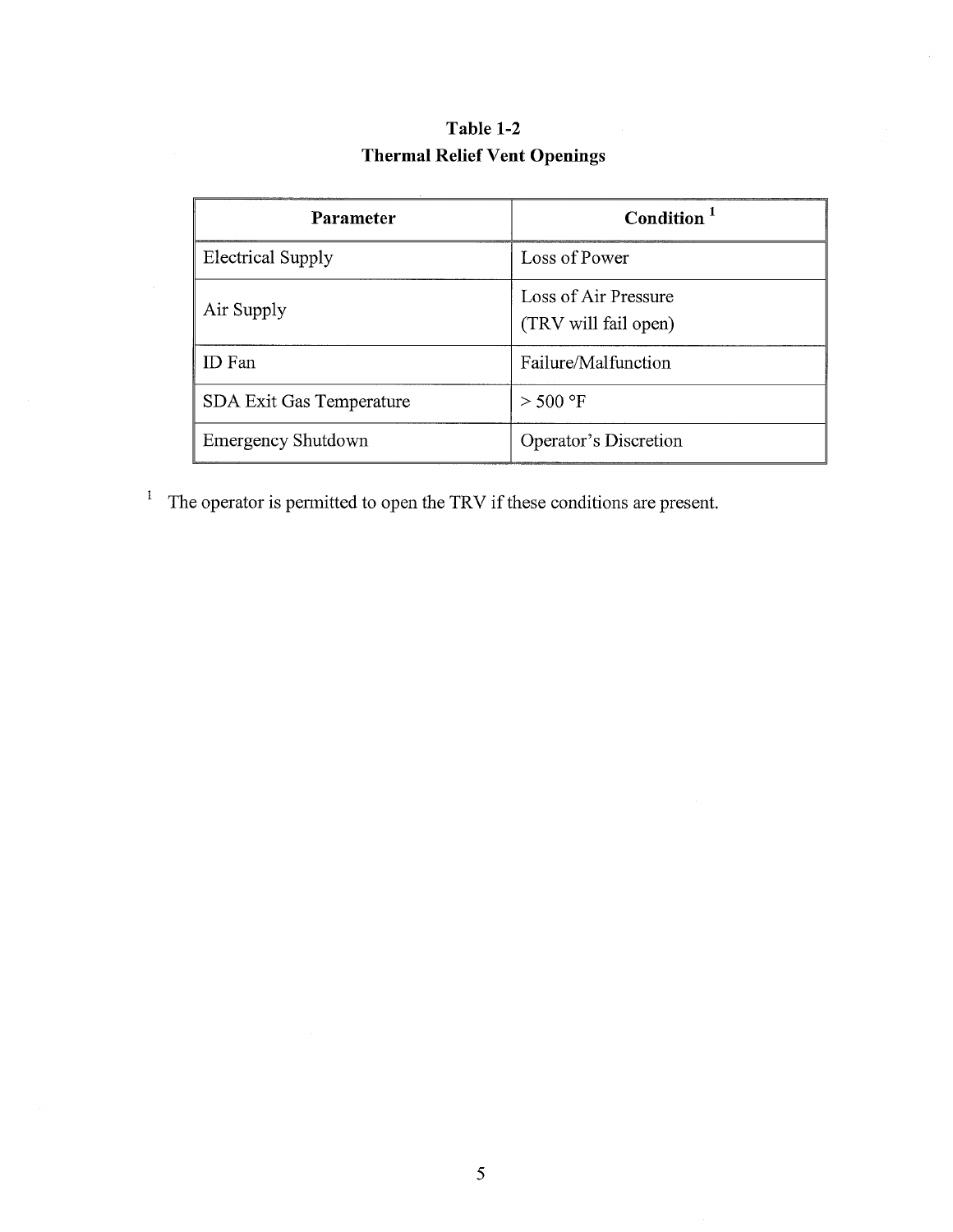Unit 4 is equipped with, a second ESV located at the kiln face. This ESV is referred to as the surge vent and is kept closed by a weighted louver. The surge vent will only open if there is a pressure excursion in the kiln sufficient enough to overcome the weighted louver. A deflector separates the escaping combustion gas from the feed, and the surge vent angles to a horizontal opening. This design minimizes the entrainment of solid through the surge vent.

An ESV opening may correspond with a malfunction event. Information regarding operation of the incinerator and the associated control equipment during times of start-up, shutdown and malfunction is provided in the facility *Start-up, Shutdown, Malfunction Plan* (SSMP).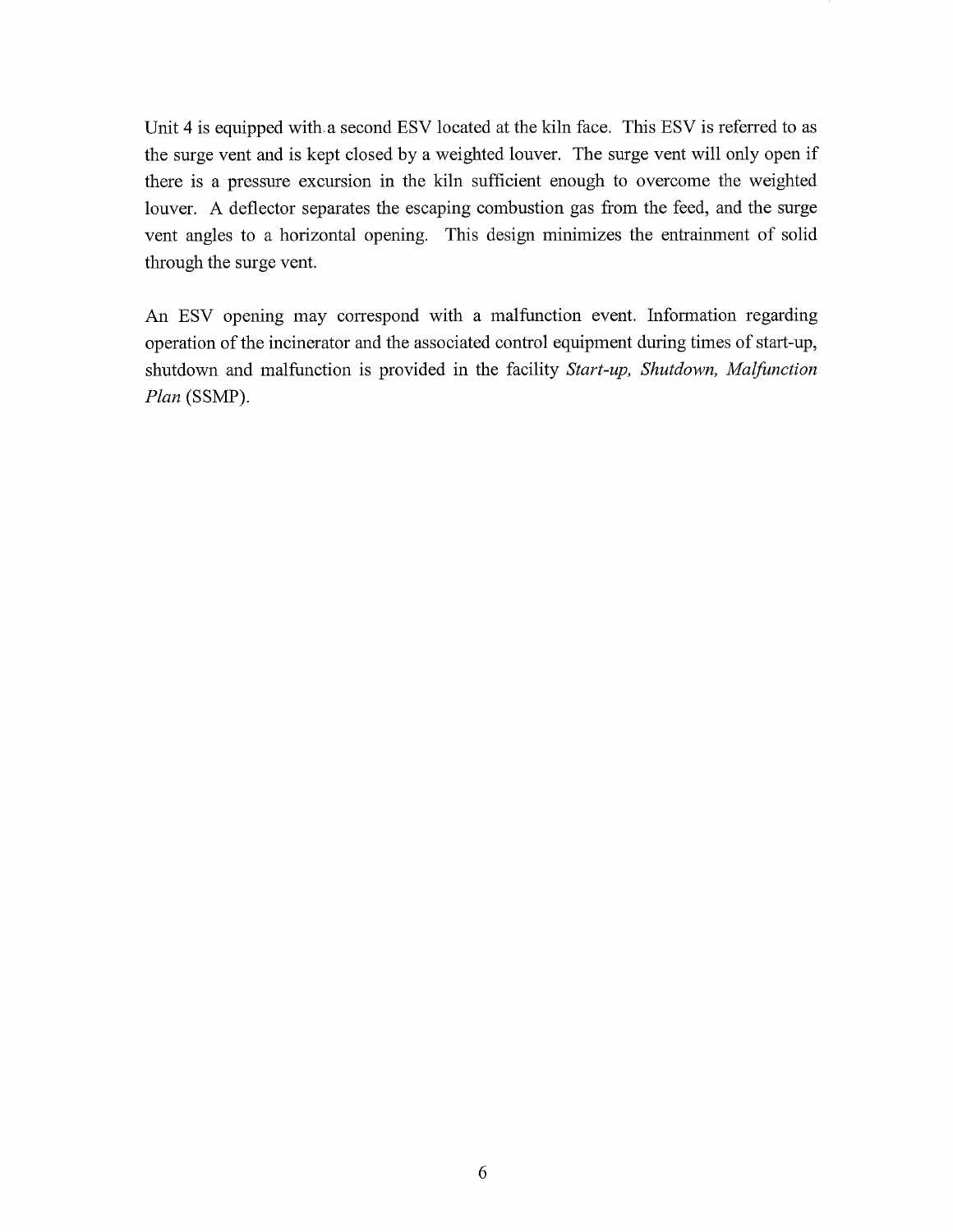# **2.0 ESV SYSTEM INVESTIGATION, DOCUMENTATION AND REPORTING**

### **2.1 ESV Investigation**

If an ESV opens for any reason during normal operations, the operator is instructed to:

- 1) Verify that all waste feeds to the incinerator are cutoff,
- 2) If possible, operate the ID fan, and
- 3) If possible, maintain normal combustion chamber temperatures on natural gas.

If hazardous waste is in the combustion chamber during a ESV opening, the incinerator supervisor should be notified as soon as possible. The incinerator supervisor will coordinate with technical staff to determine potential causes for the event and to estimate excessive emissions.

### **2.2 Documentation of ESV Opening**

Each instance in which the emergency vent opens will be recorded in the facility operating record. This record will, at a minimum, include the date, time, and the operating mode at the time of the ESV opening. This data is automatically documented in the operating record by the CMS.

If the ESV opens when hazardous waste remains in the combustion chamber *{i.e.,* when the hazardous waste residence time has not expired) during an event other than a malfunction (as defined by the facility SSMP), Veolia personnel will document that an E SV event occurred, determine if the facility remained in compliance with facility emission standards, and record the findings of that determination in the facility operating record. Since the ESV is located upstream from the facility air pollution control devices (APCD), it is understood that combustion gas by-passes these emission control devices during an ESV event. This by-pass will be documented in the facility operating record.

If an ESV opening is attributed to a malfunction and occurs when hazardous waste remains in the combustion chamber, a malfunction recordkeeping form will be completed to document the event.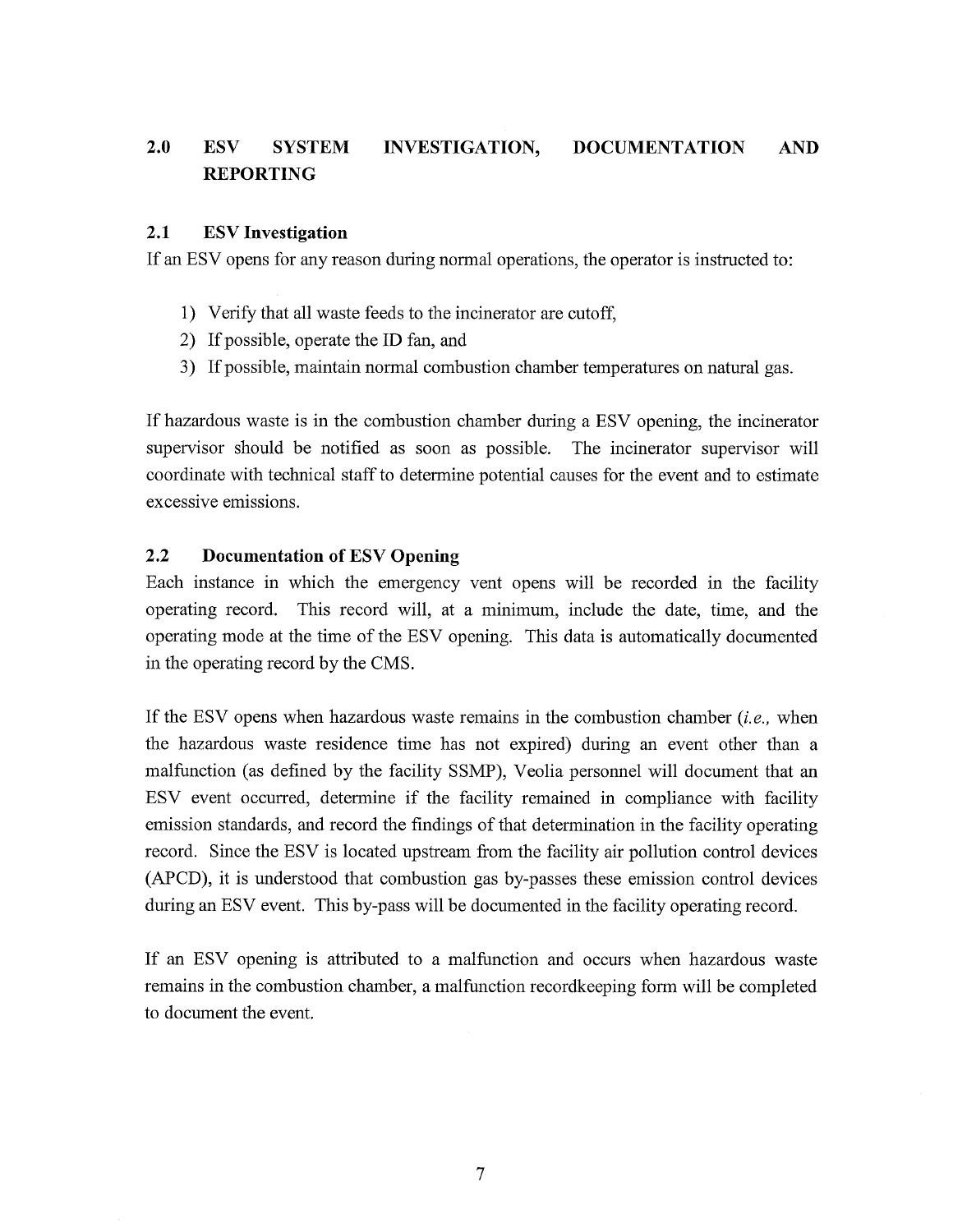### **2.3 Reporting of ESV Openings**

If an ESV opening results in a failure to meet the emission standards for the facility, Veolia will submit a written report within five days of the ESV event to Illinois Environmental Protection Agency (IEPA), documenting the results of the investigation and corrective measures taken. In most cases when an ESV event occurs, it is instantaneous. Therefore, it is practical to assume that diminimus emissions occur during these instantaneous events.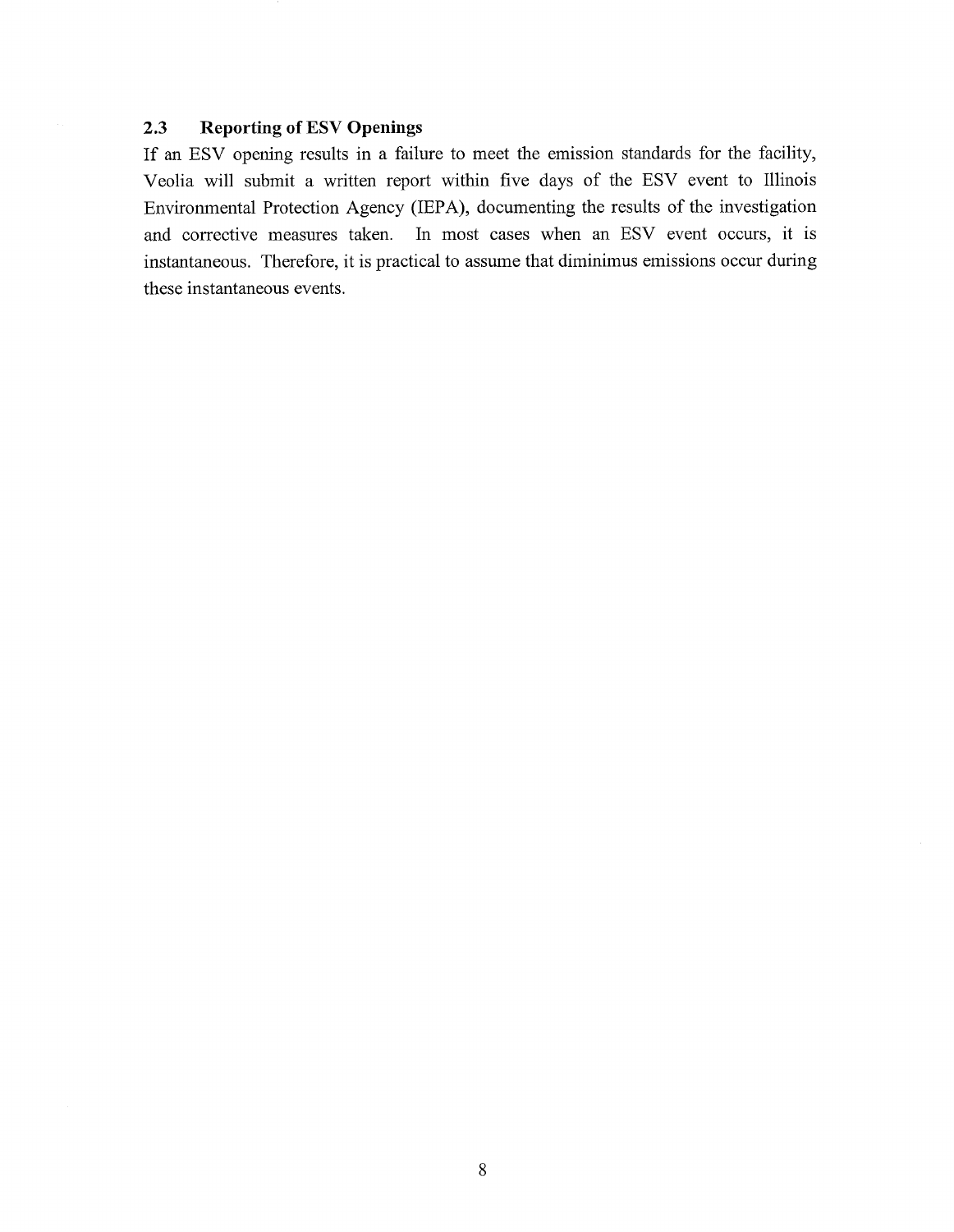### **3.0 PROCEDURES DURING AN ESV**

In the event of an ESV opening that occurs while burning waste, it is important that waste feed is stopped rapidly, and that combustion chamber temperature and negative pressure are maintained to the extent practical. Following the expiration of the hazardous waste retention time, shutting down the combustor (allowing key components to cool) is equally important. These items are addressed below.

### **3.1 Stopping Waste Feed and Shutting Down the Combustor**

An ESV opening is likely to be preceded by a AWFCO or safety interlock that causes a waste feed cutoff prior to the ESV opening. The ESV position is also interlocked with the AWFCO system. These redundant measures ensure that waste feeds will be stopped during an ESV opening. If the AWFCO system fails to cutoff wastes to the incinerator, the waste will be manually cutoff in a quick and safe manner. Waste burning cannot resume until the ESV is closed, corrective actions taken, permission is granted from the incinerator supervisor, and all parameters are within limits.

### **3.2 Maintaining Combustion Chamber Temperature**

Combustion chamber temperatures are maintained using natural gas fired a dedicated burner in both the primary and secondary combustion chambers. If possible, the burning of natural gas will be used to maintain adequate combustion chamber temperatures for the combustion of waste remaining in the incinerator.

### **3.3 Maintaining Negative Combustion Chamber Pressure**

If possible, the ID fan will be operated during an TRV opening to minimize the quantity of combustion gas that by-pass the air pollution control equipment. Operation of the ID fan during an ESV opening will maintain negative combustion pressure to the full extent that is reasonably feasible. It is likely that the opening of the TRV will cause the system to lose negative pressure *(i.e.* the ID fan cannot induce a strong draft). For surge vent opening, the positive pressure excursion will be temporary, and the ID fan (if operable) will be used to restore negative pressure in the primary chamber, as quickly as possible.

### **3.4 Shutting Down the Combustor**

An event which causes an ESV opening may require a cold shut down of the combustor in order to perform corrective actions. After sufficient effort is taken to minimize emissions by maintaining the temperature and pressure, the incinerator supervisor will decide if a shut down is warranted. If the ESV opening corresponds with a malfunction